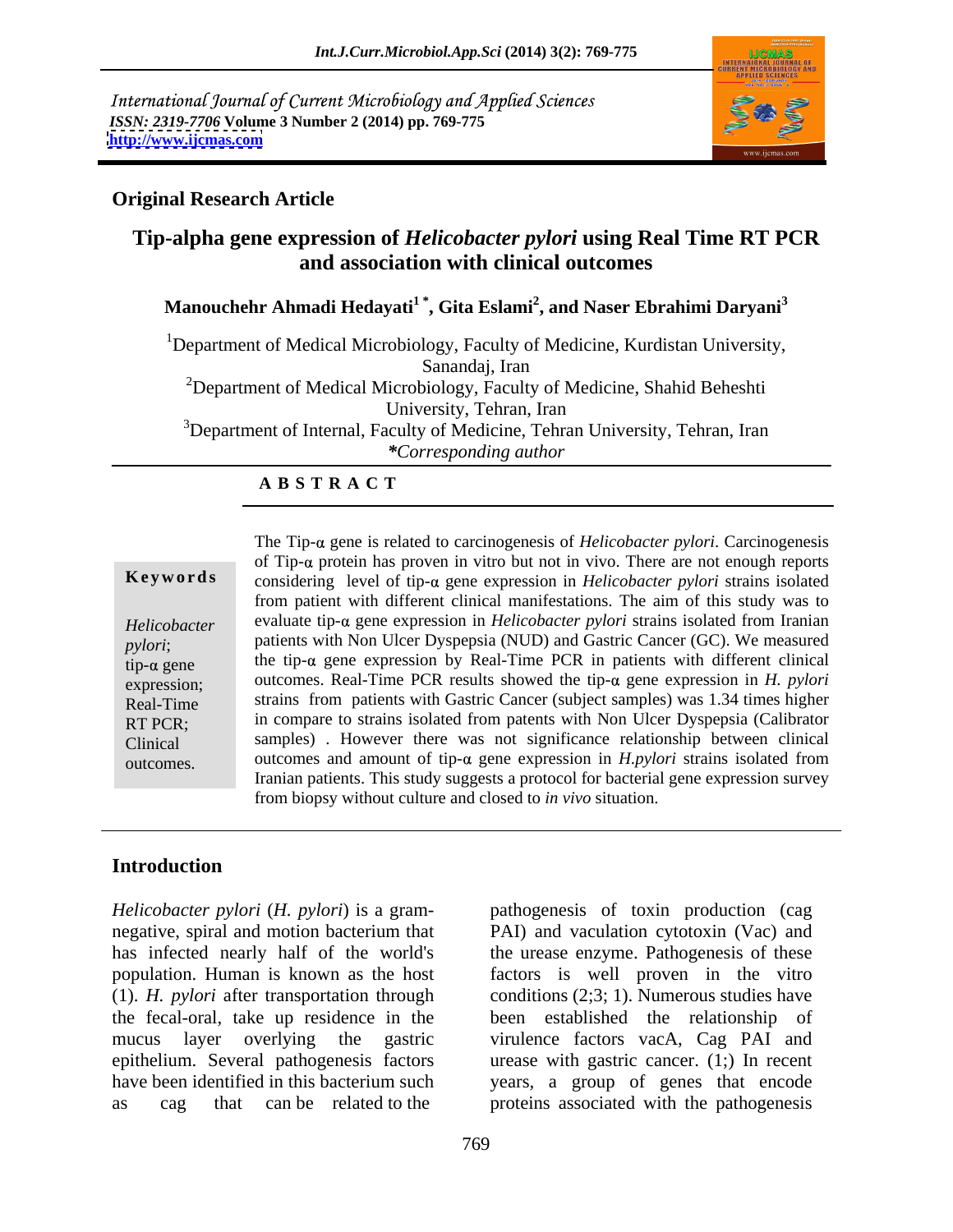of *H.pylori* are found be associated with in Bhas 42 (cells in BALB/T3T that have cancer. Of This genes family, the Tip been infected by V-Ha-vas) and increase (Tumor Necroting Factor- alpha Inducing- gene expression of Ras (growth and cell proteins) which includes: the  $Tip-\alpha$  protein division factors) in these cells. This coding genes in strains 26695 (HPO596), increased expression occurs rarely in HP-MP1 protein coding genes in strains normal cells. Carcinogenic potential of SR779 and possibly C) JhpO 543 gene in Tip- $\alpha$  protein hase proven in stomach cells strain J99 (1) has gotten very interest. of rat (MGT-40) (2;3;10). Some studies There is a homology in sequence of  $20$  show different of  $tip-\alpha$  gene expression in amino acids at N terminal among them. isolated strains of *H. pylori* from Gastric Tip- $\alpha$  is a 19 to 21.8 kDa protein that cancer and NUD biopsies  $(1;10)$ .In includes of two monomers 19 KD and 38 published studies, gene expression survey KD. The activation form of this protein is  $\qquad \text{of } tip\text{-}\alpha$  was performed after culture of *H*. a homodimer that composed of 192 amino *pylori* from gastric biopsy samples (1;10). acids  $(4,5,6,1)$ . Tip- $\alpha$  protein increases If there was any effect on *tip-* $\alpha$  gene activation of Nuclear Factor Kappa-B expression in the gastric conditions, these (NF-KB) caused to more expression of genes IL-1, IL-8, TNF- $\alpha$  in host cells. So in present study, for assessment level TNF- $\alpha$  protein inhibits apoptosis and of *tip-* $\alpha$  gene expression closed to in vivo stimulates cell growth in the situation, bacterial RNA directly was carcinogenesis pathway. Carcinogenic extracted from biopsy after transmission of aspects of Tip- $\alpha$  protein is special in biopsies into RNA later and then a Singleamong other carcinogenic agents (7;8; Primary PCR was performed for increase 9;1;10). Several characters of the Tip- $\alpha$ protein that has been identified are including: the homodimer structure and independent secretion of the type IV system, NF-KB activation is independent of PAI Cag pathway, there is protein in cytosol and core of infected cells, using Gastric biopsy specimens were collected Biacore measurement (Pull down and from patients undergoing gastric surface Plosmonresonans) binding activity endoscopy referring to the Imam of this protein to DNA has been Khomeini hospital and Dey Hospital in demonstrated in In vitro and this protein is immunogenic highly (3;5;). Primary Seventy five samples from patients with structure of Tip- $\alpha$  protein is monomer that  $NUD$  as calibrator (25 patients, mean age outside of cytosol will be biological of 48) and 75 specimens from patients activation dimmer. This protein binds to with gastric cancer as subject (25 patients, DNA after entering into the host cell mean age 61 years) were collected. nucleus and active NF-KB. Even HTLV1 Inclusion criteria included patients with *H*. as a viral oncoproteincan not bound to host *pylori* infection proven by the rapid urease cell DNA. *Tipa* gene locus is located outside of other pathogenesis areas such as of non-gastrointestinal chronic medical Vac, Cag PAI and urease gene in conditions and the absence of *Helicobacter pylori* (1). Recent studies show that Tipa protein can creates cancer endoscopy, patients providing informed

**Materials and Methods Patients and Samples**

of amount of cDNA.

effects should be considered after culture.

from patients undergoing gastric endoscopy referring to the Imam Tehran in duration of 8 months in 2013. test of *H. pylori*, patients with an absence conditions and the absence of contraindications to upper gastrointestinal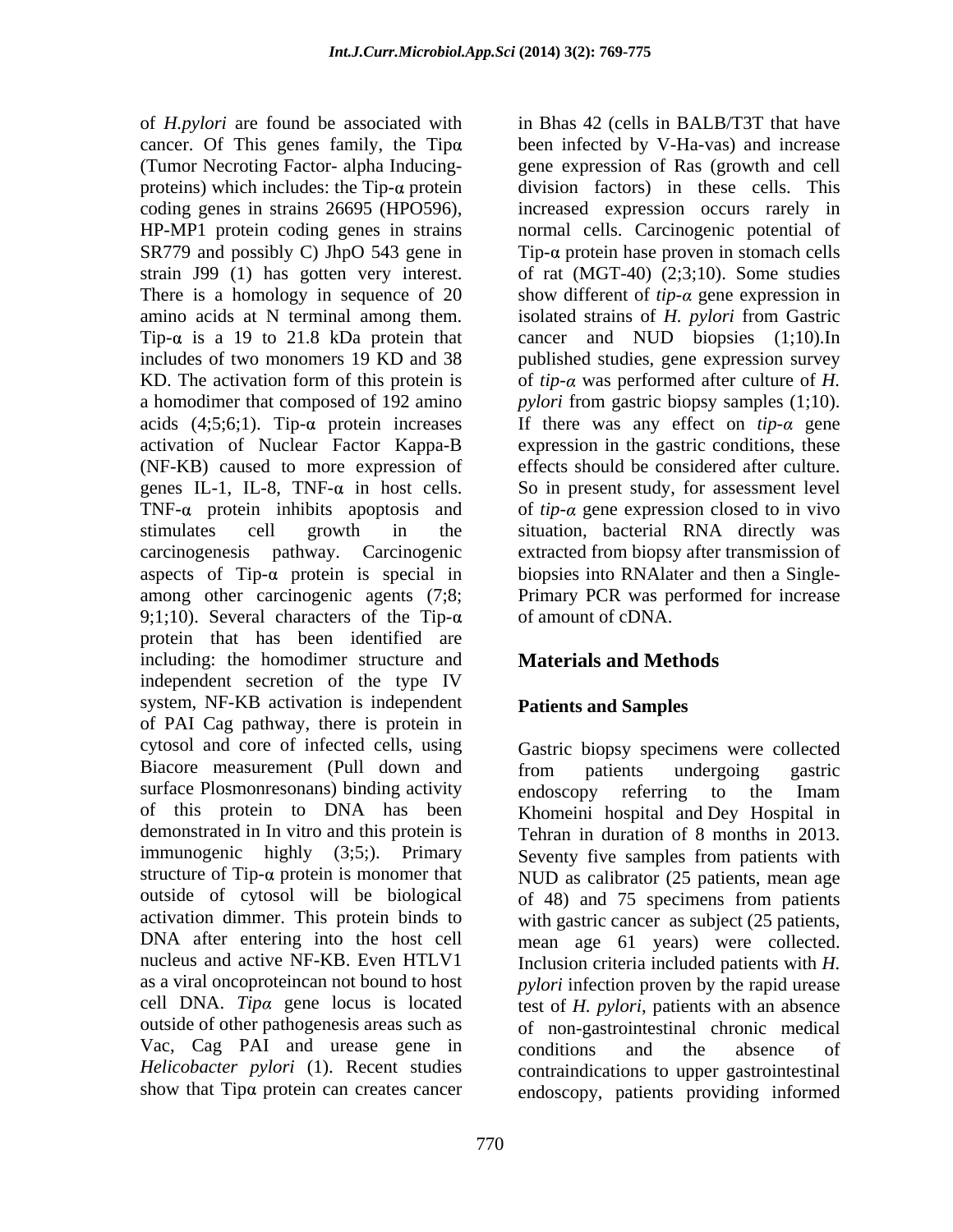consent, and patients with a willingness to complete a standardized data-collection form. Three antral biopsies were taken **Primary Single-PCR** from each patient during routine Endoscopy by special physician. The A primary Single-PCR was performed for biopsies were immediately stored in RNAlater reagent (Qiagen Company) at - cDNA. Real-Time PCR was performed on 20°C until RNA extraction. State on age, diluted products of primary Single-PCR. gender, smoking and drinking for all of 5 $\lambda$  of cDNA was used for PCR. Program patients was recorded.  $\qquad \qquad$  of PCR was 95°C for 1 min, 15 s at 95°C

Total RNA was extracted by Tripure was observed in %1.5 agarose gel. Then reagent (Roche Company) according to the serial dilutions of the PCR product manufacturer protocol. The RNA were allocated for using in Real-Time concentration was measured by OD at 260 nm and its integrity was confirmed by electrophoresis on %1 agarose gel. Relative Real Time PCR Extracted RNA was stored at -80°C for using of Reverse transcription in next step (11) CDNA was synthesized from total  $RNA$  (5 $\mu$ g) by Quantitect Reverse<br>  $RCR$  System based on the SYBR Green Transcription (Qiagen Company), TCK System based on the STBK Steen according to manufacturer instructions. The methodology. Each Microtub were The integrity of cDNA was tested by PCR assay of the ureA gene and visualized on %2 agarose gel after electrophoresis. Briefly for synthesize of cDNA, RNA (10  $\mu$ l), primer (1  $\mu$ l), gDNA (2  $\mu$ l) and RNase free water  $(2 \mu l)$  mixed and then incubated in  $42^{\circ}$ c for 2 min. Superscript III (1µl), RT buffer (4 $\mu$ l), RT primer (1 $\mu$ l) mixed with mastermix, Then incubated in 42 °C for 15 min, Finally incubated in 95°C for 3 min cDNA stored in -20°C for later using.

Primers were designed for Primary-Single PCR and Real-Time PCR by the Primer3 software then were blasted with online (USA). The sequences of designed  $6000$ .

primer are listed in Table 1.

## **Primary Single-PCR**

**RNA extraction and Reverse** (Annealing step), 72°C for 30 s (Extension **Transcriptase (RT-PCR)** step) and final extension step for 7 min. increase of little amount of bacterial 5 $\lambda$  of cDNA was used for PCR. Program (Denaturation step), 55°C for 15 s After PCR amplification, PCR product PCR.

## **Relative Real Time PCR**

Amplification reactions were performed on a Corbett Rotor-Gene 6000 Real-Time PCR System based on the SYBR Green methodology. Each Microtub were contained diluted cDNA  $(2\mu l)$ , Tip-alpha and ureA specific primers  $(2\mu l)$ , SYBR® Green with  $Rox$  (10 $\mu$ I) and RNase free water (6µl) (Qiagen Company). Relative amount of tip- $\alpha$  cDNA was measured by Real-Time PCR.

**Primer designing** each so-well. The urea as house eeping NCBI blast program. Primers were survey of *tip-a* gene was calculated in synthesized by MWG Company relative with ureA gene by Rotor-Gene Thermal cycling condition was: 10 min at 95°C for initial activation, followed by 40 cycles at 95°C for 15 s and 60°C for 1 min. The Calibrators (NUD) and subject samples (GC) were assayed in triplicate on each 36-well. The ureA as housekeeping gene was evaluated in subject and Calibrators because expression of this gene showed the lowest variation in *H.pylori*. The relative quantification relative with ureA gene by Rotor-Gene 6000.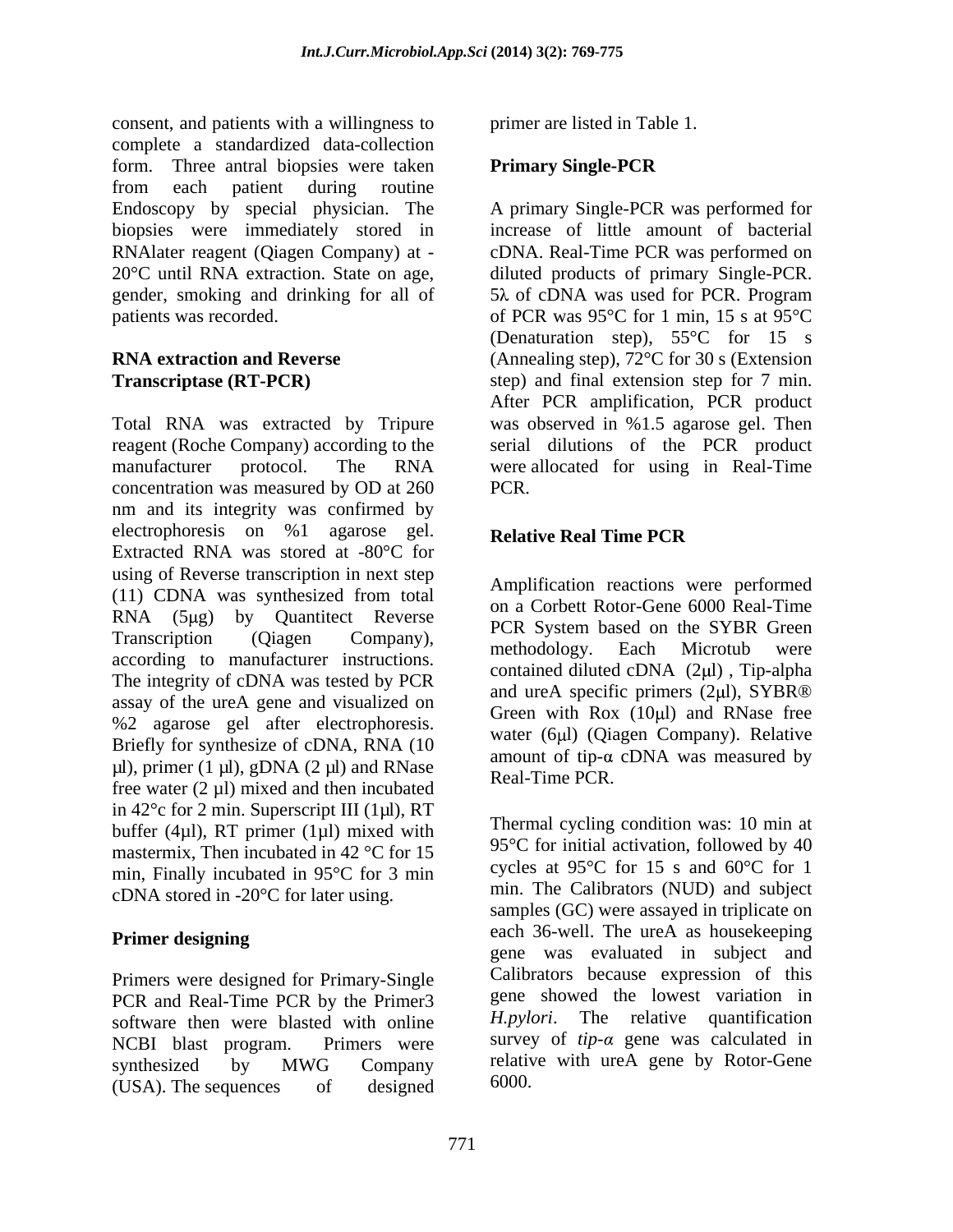| Gene    | <b>Forward Primers</b>                 | <b>Reveres Primers</b>                              |
|---------|----------------------------------------|-----------------------------------------------------|
| $tip-a$ | TGAGGAAGTGTTTGCGTTAGTGCG-3             | -TAGCCACAAGGATACTCACCGCTT-3<br>$\sim$ $\sim$ $\sim$ |
| ureA    | <b>TTCTTGCATCAATTCAG -3</b><br>TGCGCCC | CTCCACTATGCTGGAGAATTGG-3<br>  L TL                  |

#### **Table.1** Sequence of primers for Primary-Single PCR and Real-Time PCR

The relative expression of tip-alpha gene After normalization with the urea (16;13;14;17;18). By using of SPSS

## **Results and Discussion**

A primary Single-PCR was performed for all of cDNA samples. The Primers of *tip* and *ureA* genes were good because was (Figure1). The products of primary Single- PCR were allocated and were diluted in the equal conditions for using in Real- Time PCR step. Real-time PCR analysis was performed for all of 50 samples (25 samples). PCR Efficiency of the samples was determined by dilution series of cDNA (Corbett Machine, Rotor-Gene 6000). Range of variation in PCR keep a<br>Efficiency for *tin-a* and *ureA* genes was close Efficiency for  $tip-\alpha$  and  $ureA$  genes was  $0.82 - 1.36$ . Any sample that had PCR Efficiency out of standard range was emitted from our study (Figure2). In the subject group, ct mean of ureA gene and  $tip-\alpha$  gene was detected 12.95 and 18.6, respectively. In the calibrator group, Ct

**Statistical analysis** mean of ureA gene and *tip-a* gene was was reported by the Mean as a point reference gene and comparison with the estimator and the range of values by ct. respective adjacent NUD mucosa, the  $(12;13;14;15)$ .  $\Delta\Delta$ Ct method was used for relative expression of *tip-* $\alpha$  gene in the GC comparison of  $tip$ - $\alpha$  gene expression in group was found to be increased in 1.34 Calibrator and subject groups times in compare with NUD group  $(\Delta \Delta \text{C} t)$ software, the Student's t-test used to mean  $\pm$  SD gene expression levels in the compare significance of *tip-a* gene calibrator and subject groups were  $5.72 \pm$ expression different between groups. A  $2.42$  and  $5.10 \pm 3.52$ , respectively (Figure significance level of  $0.05$  (P<  $0.05$ ) was 3). So no significant different in *tip-* $\alpha$  gene considered. expression was founded between two detected 13.32 and 19.4, respectively. After normalization with the method). Considering all samples, the  $\Delta$ Ct groups ( $P < 0.05$ ).

not found any nonspecific bands strains isolated from GC biopsy is calibrator samples and 25 subject mentioned, amounts of bacterial genome In the research of Masami et al (1;10), *tip-*  $\alpha$  gene expression in patients with GC and NUD was surveyed. They showed expression of  $tip-\alpha$  gene in *H. pylori* different in compare with *H. pylori* strains isolated from NUD biopsy. They cultured bacteria from biopsy because trace amount of extractionable bacterial genome in gastric biopsy specimens. It is could be and bacterial gene expression change after culture of bacteria relation to situation of theme in stomach. Accordingly we tried to keep and fix amounts of bacterial RNA to *in vivo* situation by using of RNAlater (Roche). We designed a primary Single-PCR by specific primers for increase of *H. pylori* cDNA. While the same other studies have used culture step for increase of *H. pylori* genome (1;10).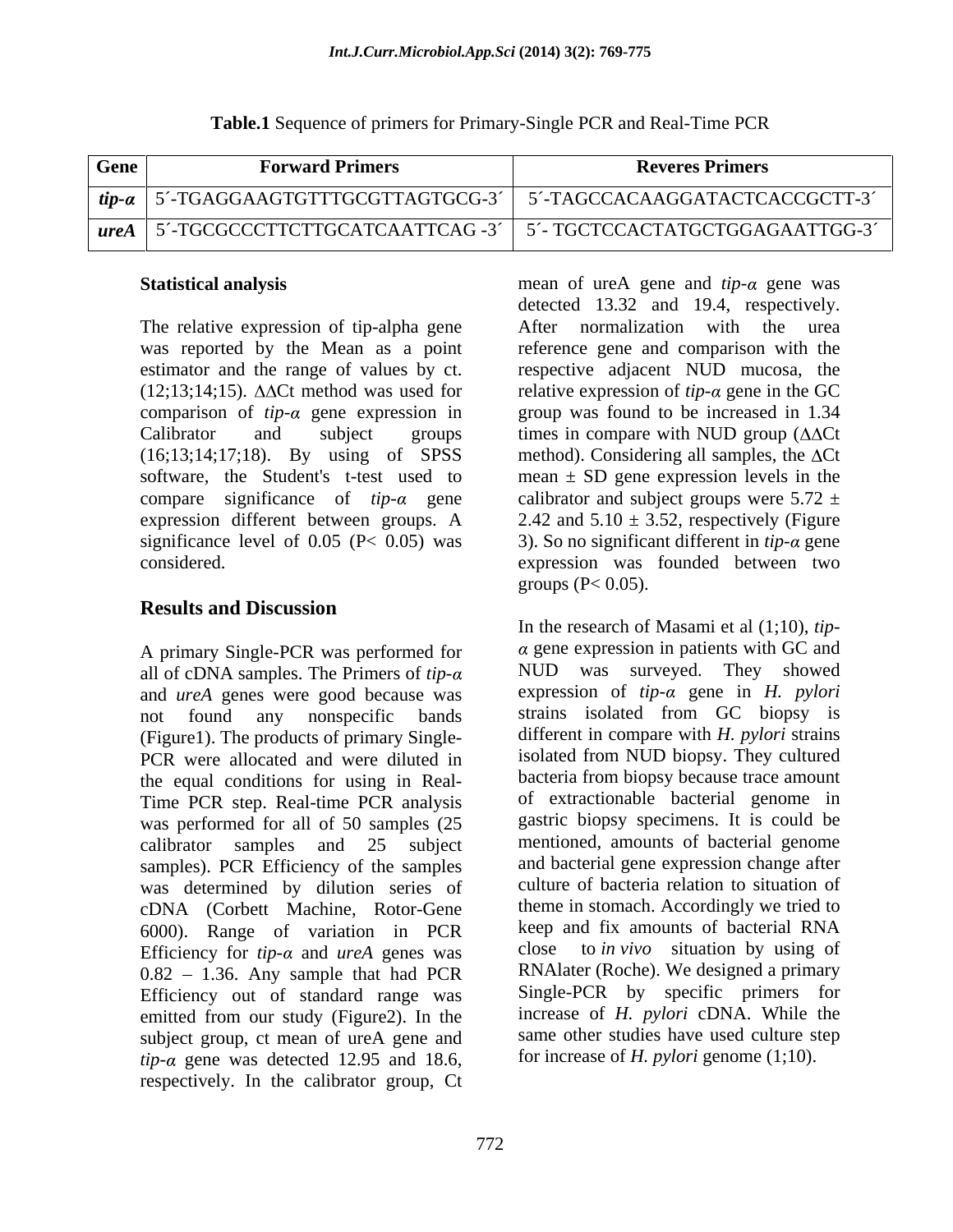**Figure.1** The bands of Primary single-PCR products on %1 agarose gel electrophoresis.



Fragment size for *ureA* gene and *tip-* $\alpha$  gene was 130 bp and 185 bp respectively. A row is negative sample, B row is 100 base/pair ladder, C row is *ureA* gene sample and D row is  $tip-\alpha$  gene sample

**Figure.2** PCR Efficiency: Corbett machine calculate PCR Efficiency in end of any reaction automatically. PCR Efficiency is necessary for verification of PCR reactions.

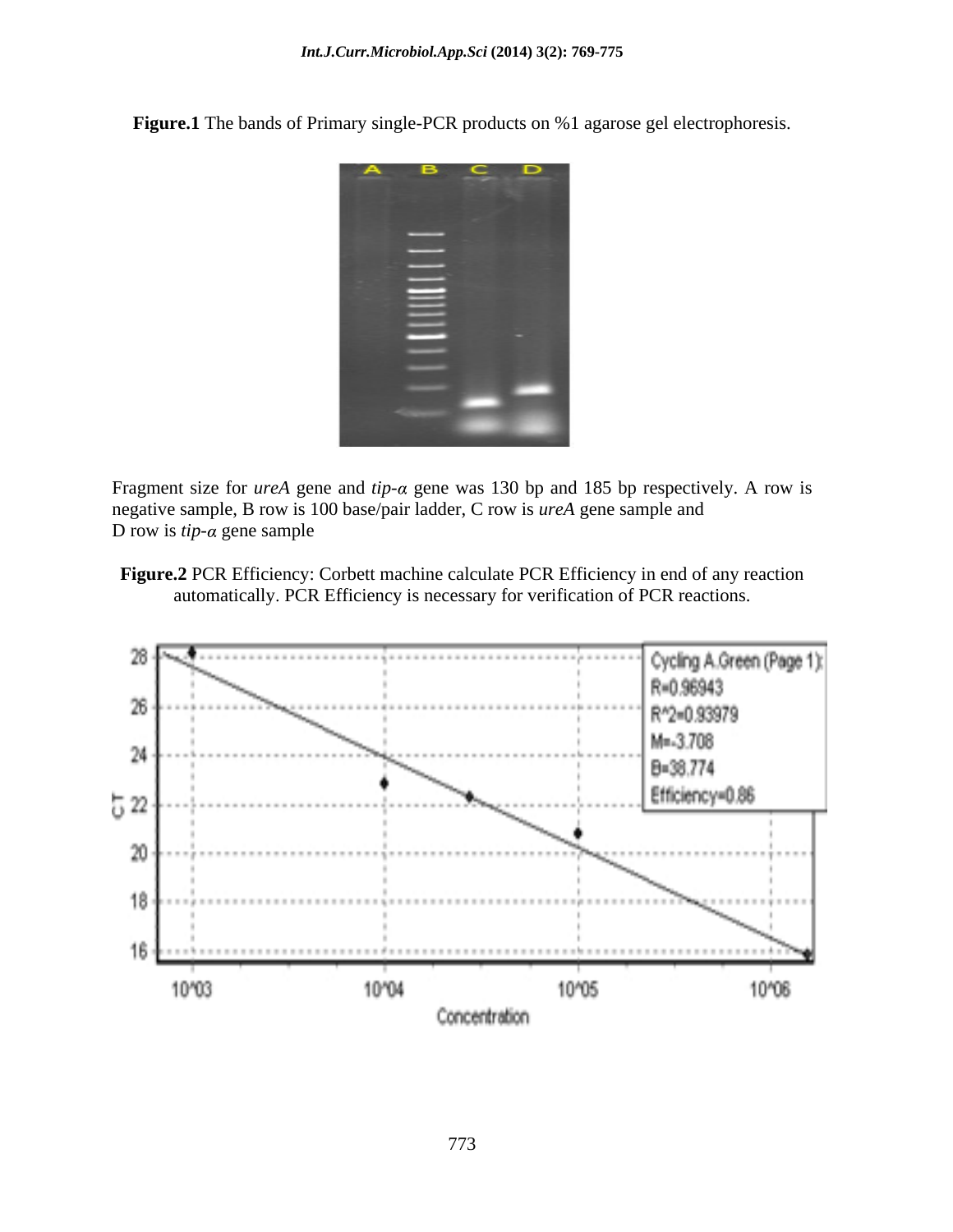

**Figure.3** Comparison of  $\Delta$ Ct means between NUD group and GC group

Bacterial RNA directly was extracted from environmental PH factor. Although more biopsy specimens by Tripure kit (Roche Company). The results of the Primary Single-PCR were good for increase of low amounts of *H. pylori* cDNA. We used equal amounts of cDNA that produced in duration of Primary Single-PCR for Real- Time PCR. The tip- $\alpha$  gene expression in subject group was 1.34 times calibrator group that was not significant. We performed a primary Single-PCR by References specific primers for increase of low amounts of bacterial genome in biopsy

Advantage of this method is increasing  $\qquad \qquad$  cells: involvement of the bacterial genome amount in an identical ratio to in vivo situation without using of culture step. The suggestion is, if  $tip-\alpha$ gene expression is variable in different samples (GC vs. NUD) and in different conditions (In vivo vs. In vitro) why not use from its promoter as a condition promoter, a promoter for regulation of protein (Tip-alpha) from *Helicobacter* gene expression that will be regulated by

research is need in this regard.

### **Acknowledgement**

The author would like to thanks Shadi Aghamohammad, Mehrdad Gholami and Fatemeh Ashrafian for their help in providing this report.

### **References**

- specimens. TNF-alpha-induced cyclooxygenase-2 Chen CC, Sun YT, Chen JJ, Chiu KT. expression in human lung epithelial cells: involvement of the phospholipase C-gamma 2, protein kinase C-alpha, tyrosine kinase, NF kappa B-inducing kinase, and I-kappa B kinase 1/2 pathway. J Immunol 2000; 165:2719-28.
	- Jang JY, Yoon HJ, Yoon JY. Crystal structure of the TNF-alpha-Inducing protein (Tip-alpha) from *Helicobacter pylori*: Insights into Its DNA- binding